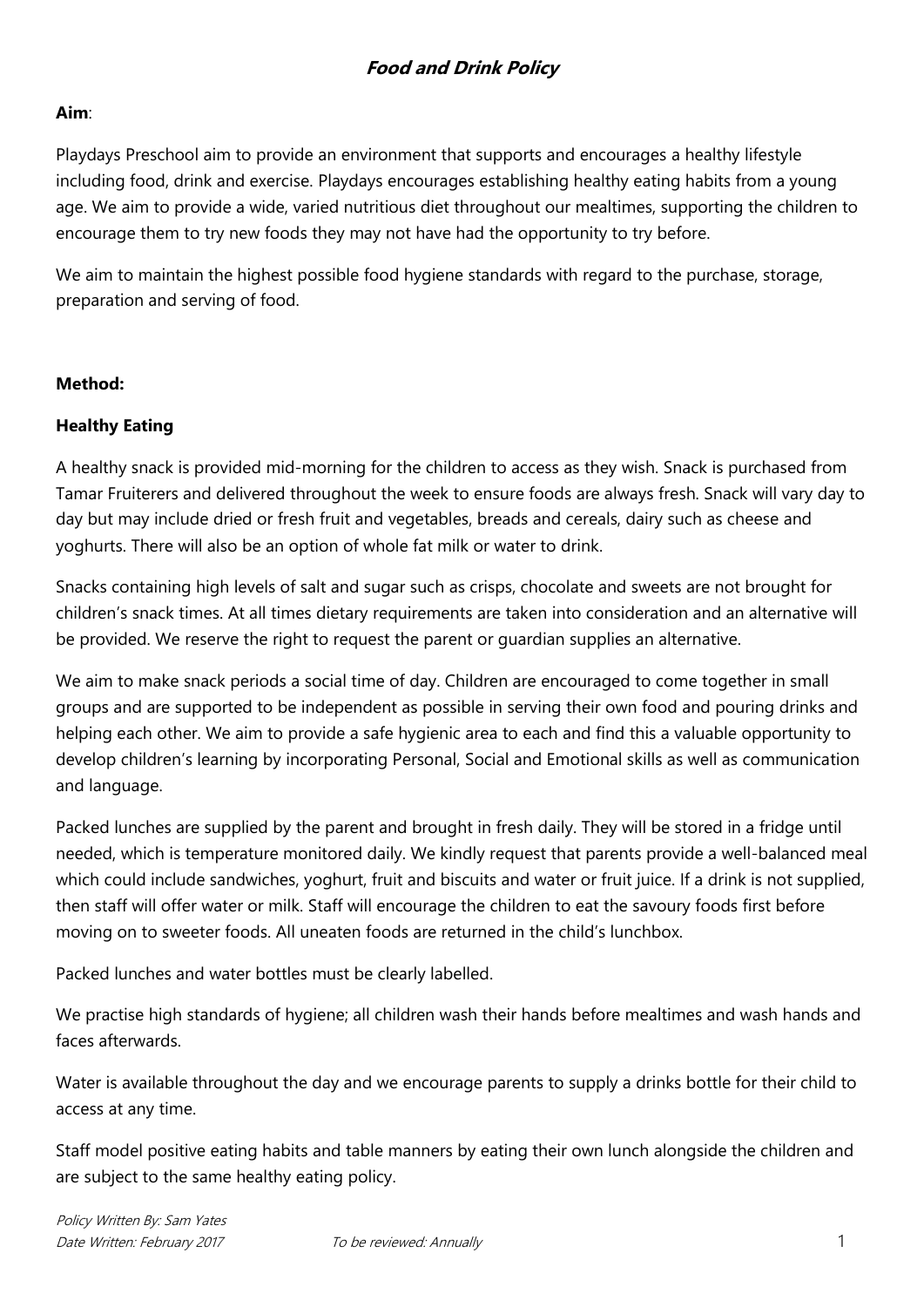Hot drinks are kept in the kitchen area away/out of reach of their children.

## **Allergies**

Parents are requested at enrolment to highlight any allergies the child may have and are required to complete an allergy risk assessment form. The child will be added to the allergy summary for use by all staff, and staff are informed verbally.

A summary of children with allergies and the steps to take in case of exposure is posted on the inside of the snack cupboard door in the kitchen and individual full risk assessments are kept in the child's file in the office.

Where a child has an allergy to a particular food then staff will ensure that the child's food is prepped separately and enforce the no sharing of food rule at mealtimes. We take care to avoid buying foods that children are allergic where possible.

We operate a strict NO PEANUTS/NUTS policy within the setting. Food provided from home is checked for nuts and removed to reduce the chance of exposure and replaced with an alternative where possible. Parents will be contacted to have the option to replace the food with something more suitable. Parents are informed of the No Nuts rule upon enrolment of their child, and signs are posted on the noticeboard. The rule applies to all children, staff and visitors.

## **Food Hygiene**

The Preschool Leader is the person responsible for food preparation and understands the principles of Hazard Analysis and Critical Control Point (HACCP) as it applies to the preschool. This is set out in the Safer Food Better Business (SFBB) document. The basis of the HACCP risk assessment as it applies is to prevent growth of bacteria and food contamination. All staff are required to follow the guidelines of Safer Food Better Business.

It is the responsibility of the Preschool Leader and their deputy to ensure staff follow food hygiene procedures including:

- Fridge temperatures are to be checked in the morning prior to storing food and adjusted where the temperature falls outside of -5C to +4C.
- Storing food appropriately, ensuring fridge and cupboards are cleaned regularly. Food is to be covered, clearly marked and stored.
- Fresh foods are washed under running water prior to prep.
- Always wash hands before and after handling food.
- Working area is clean. Use sterilising spray to clean the work top, following instructions and using the correct cloth.
- Foods that need to be heated should be checked for temperature using a food probe each dish should be probed and temperature recorded (must be minimum 75C)
- All dishes and utensils to be washed in hot soapy water in the appropriate sink.
- Do not use the same utensils for different foods e.g. knife from butter to jam.
- Check use by dates and if in any doubt throw it away and use an alternative.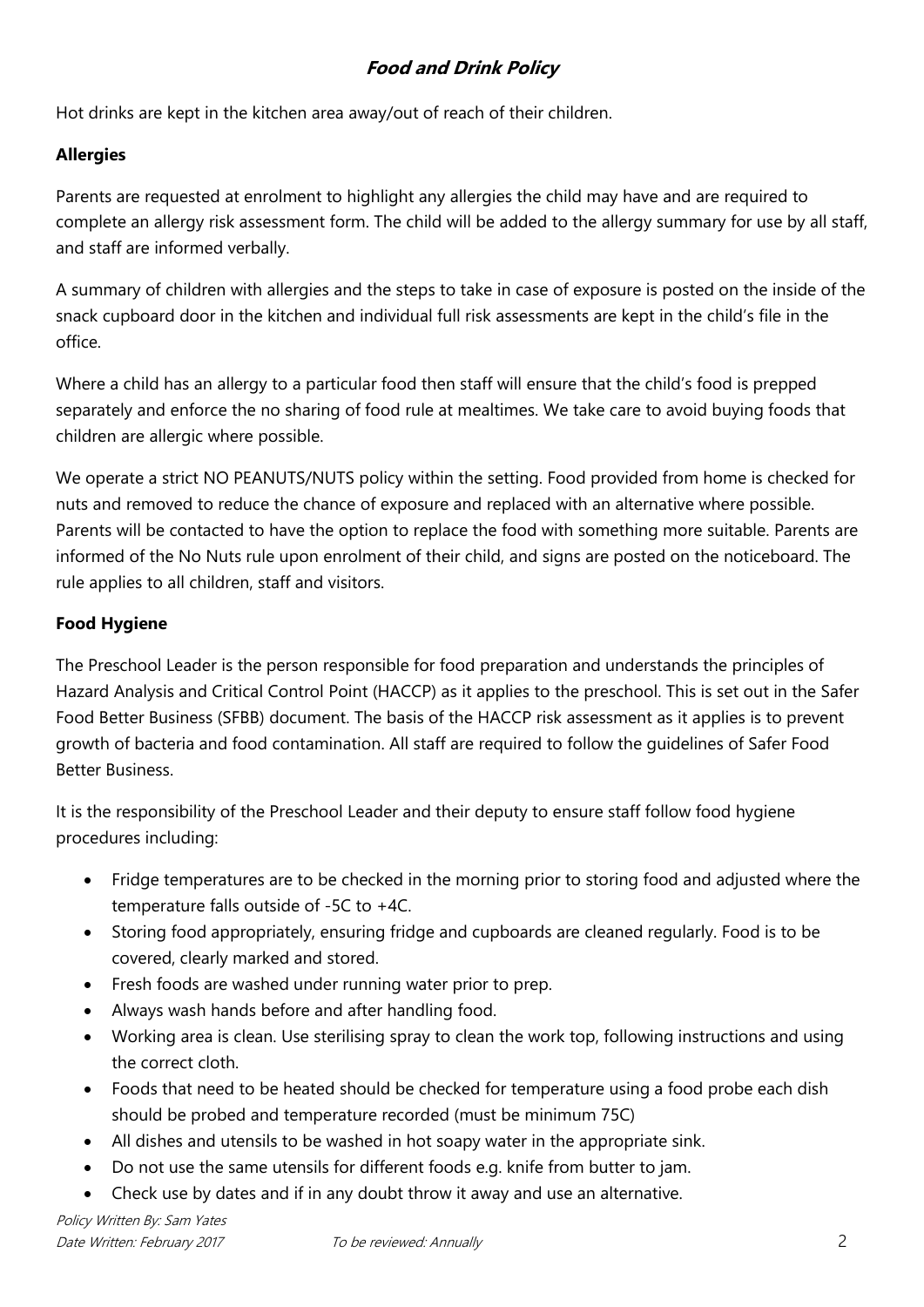Waste food is disposed of daily into an outdoor lidded bin.

We aim for at least 1 person to be on site at all times with a current food hygiene certificate. All staff, students and volunteers are given training by the preschool leader during induction training in use of food probes and recording temperatures.

The person responsible for food preparation as indicated on the staffing rota is required to carry out daily opening and closing checks on the kitchen to ensure high standards are consistently met.

We purchase food from reliable suppliers we trust. All milk is delivered by Tamar Fruiterers and additional foods are purchased from supermarket retailers such as Morrison's, Iceland and Lidl.

Packed lunches are stored in the fridge and served within 4 hours of being prepared at home.

Cleaning materials and other dangerous materials are stored out of children's reach in the kitchen which have lockable cabinets.

When children take part in cooking activities they are supervised at all times, understand the importance of handwashing and simple hygiene rules, are kept away from hot surfaces and hot water and do not have unsupervised access to electrical equipment such as blenders.

## **Reporting of Food Poisoning**

Food poisoning can occur for a number of reasons; not all cases of sickness and diarrhoea are as a result of food poisoning and not all cases of sickness and diarrhoea are reportable.

Where children and/or adults have been diagnosed by a GP or hospital doctor to be suffering from food poisoning and where it seems possible that the source of the outbreak is within the preschool, the Preschool Leader will contact the Environmental Health Department and the Health Protection Agency, to report the outbreak and will comply with any investigation.

If the food poisoning is identified as a notifiable disease under the Public Health (Infectious Diseases) regulations 1988 the setting will report the matter to OFSTED.

## **Choking**

Playdays Preschool recognises that young children are at particular risk of choking and that food can be a primary cause of choking. It can happen quickly and more likely in babies and toddlers due their natural exploration of objects using their mouths.

We define choking as a foreign object that is stuck in the back of the throat or windpipe that causes a blockage or muscle spasm in the airway. If there is a mild airway obstruction, the child should be able to clear it, but if it is complete they will be unable to speak, cough or breathe. Unless intervention is given at this point they will become unconscious and lead to death. Treatment of choking is dependent on the age of the casualty.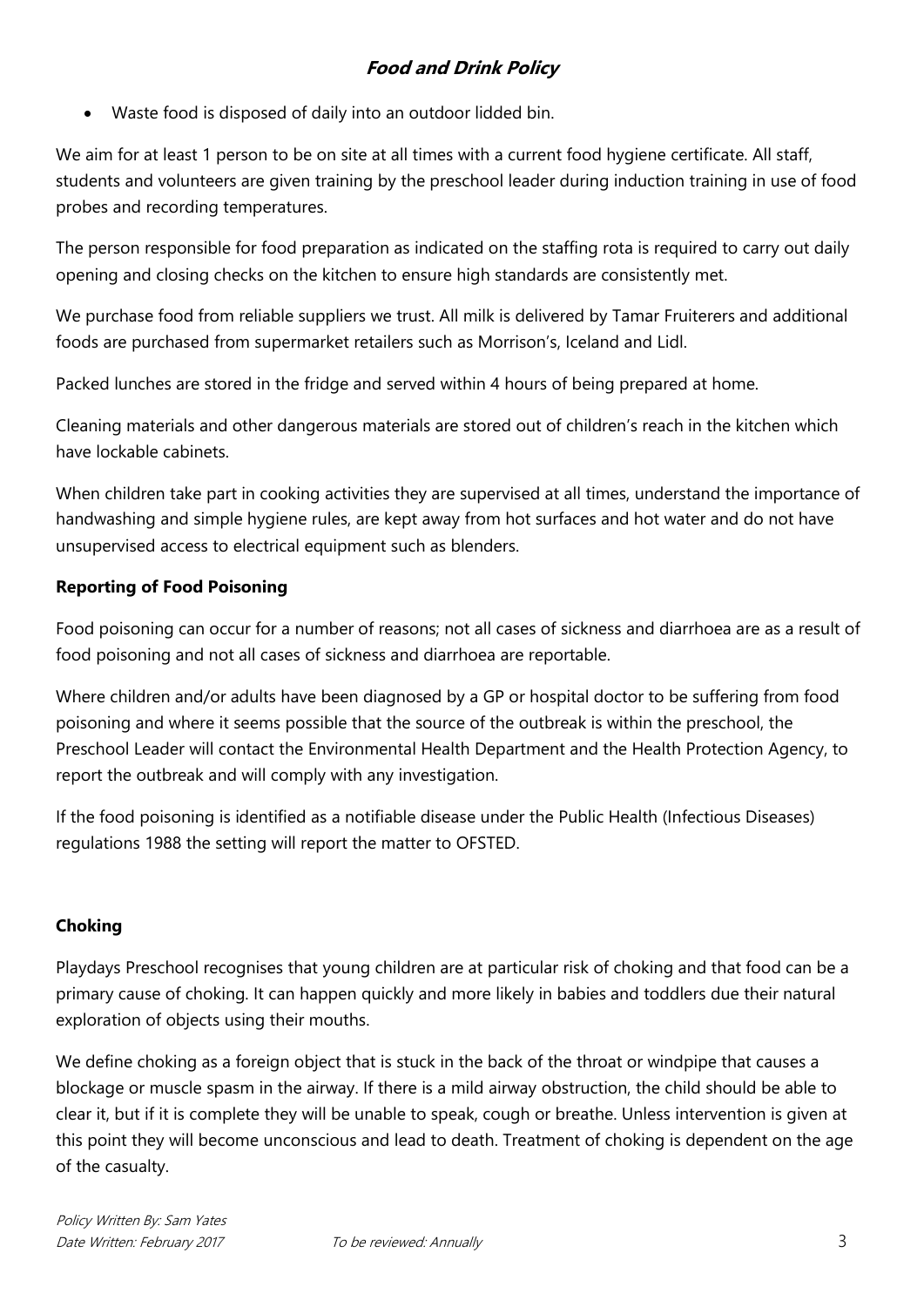Choking is characterised by the sudden onset of respiratory distress associated with coughing or gagging, or stridor (loud, harsh, high pitched sound). Similar signs and symptoms may also be associated with other causes of airway obstruction such as throat infections which may require different management. Choking should be suspected by a foreign body if:

- The onset is very sudden
- There are no other signs of illness
- There are clues to alert the rescuer e.g. history of eating or playing with small items immediately prior to the onset of symptoms

General signs of complete obstruction of airway

- Ineffective coughing
- Unable to vocalise
- Quiet or silent cough
- Unable to breathe
- Cyanosis (blue colour to lips)
- Decreasing level of consciousness

General sign of mild obstruction

- Effective cough
- Crying or verbal response to questions
- Loud cough
- Able to take a breath before coughing
- Fully responsive

The following food should be given to children with caution:

- **Nuts**
- Popcorn
- Boiled/hard sweets
- Lollipops
- Raw vegetables
- Hotdogs/Sausages

Staff should:

Stay with children whilst they are eating closely observing them. Choking can be silent, so staff vigilance is of vital importance.

Ensure children are sat whilst eating.

Policy Written By: Sam Yates Date Written: February 2017 To be reviewed: Annually 4 Remove pips/stones from fruit and vegetables and core apples and pears before giving to children. Skin should be removed from fruit and vegetables before giving to a child under 2 years of age. Small fruit and vegetables such as grapes and cherry tomatoes should be chopped in half lengthways. Larger fruits and vegetables such as apples, carrots and cucumber should be cut into wedges or sticks.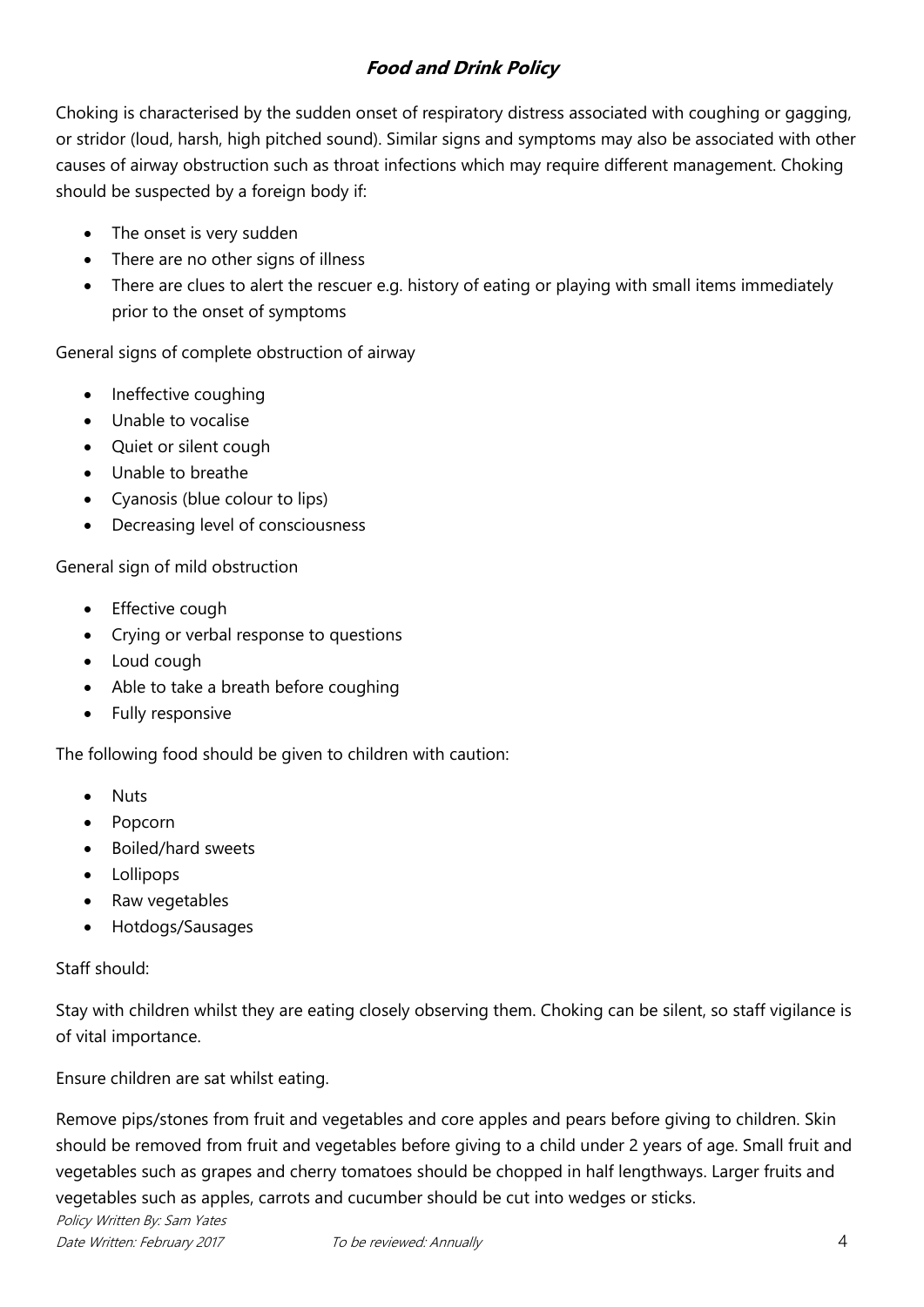Staff should be aware of children's specific individual dietary needs, and be particularly aware of children with delayed oral skills and make adjustments for the food they are provided to suit their skill level e.g. pureeing fruit or boiling vegetables until soft.

#### **Action to take when a child is choking**

Assess the situation if the child is coughing effectively, then no external manoeuvre is necessary

Encourage the child to cough and monitor continuously. Alert another member of staff for assistance at the earliest opportunity.

If the child's coughing is or becomes ineffective, shout for help to contact emergency services immediately and commence first aid. Determine the child's conscious level and provide first aid as necessary.

## **Conscious child with choking**

If the child is still conscious but has absent or ineffective coughing, give 5 back blows

If back blows do not relieve choking, give 5 chest thrusts to infants or abdominal thrusts to children. These manoeuvres create an 'artificial cough' to increase intrathoracic pressure and dislodge the foreign body.

Following chest or abdominal thrusts, reassess the child:

If the object has not been expelled and the victim is still conscious, continue the sequence of back blows and chest (for infant) or abdominal (for children) thrusts. Call out, or send, for help if it is still not available. Do not leave the child at this stage.

If the object is expelled successfully, assess the child's clinical condition. It is possible that part of the object may remain in the respiratory tract and cause complications. If there is any doubt, seek medical assistance.

## **Unconscious child with choking**

If the choking child is, or becomes, unconscious place him on a firm, flat surface. Call out, or send, for help if it is still not available. Follow first aid training to open airway.

#### Airway opening

Open the mouth and look for any obvious object. Remove with finger tips if possible. Do not mouth sweep as this can push the object in further

#### Rescue breaths

Open the airway and attempt 5 rescue breaths. Assess the effectiveness of each breath: if a breath does not make the chest rise, reposition the head before making the next attempt.

#### Chest compression and CPR

Attempt 5 rescue breaths and if there is no response, proceed immediately to chest compression regardless of whether the breaths are successful. Follow the sequence for CPR for approximately 1 min before leaving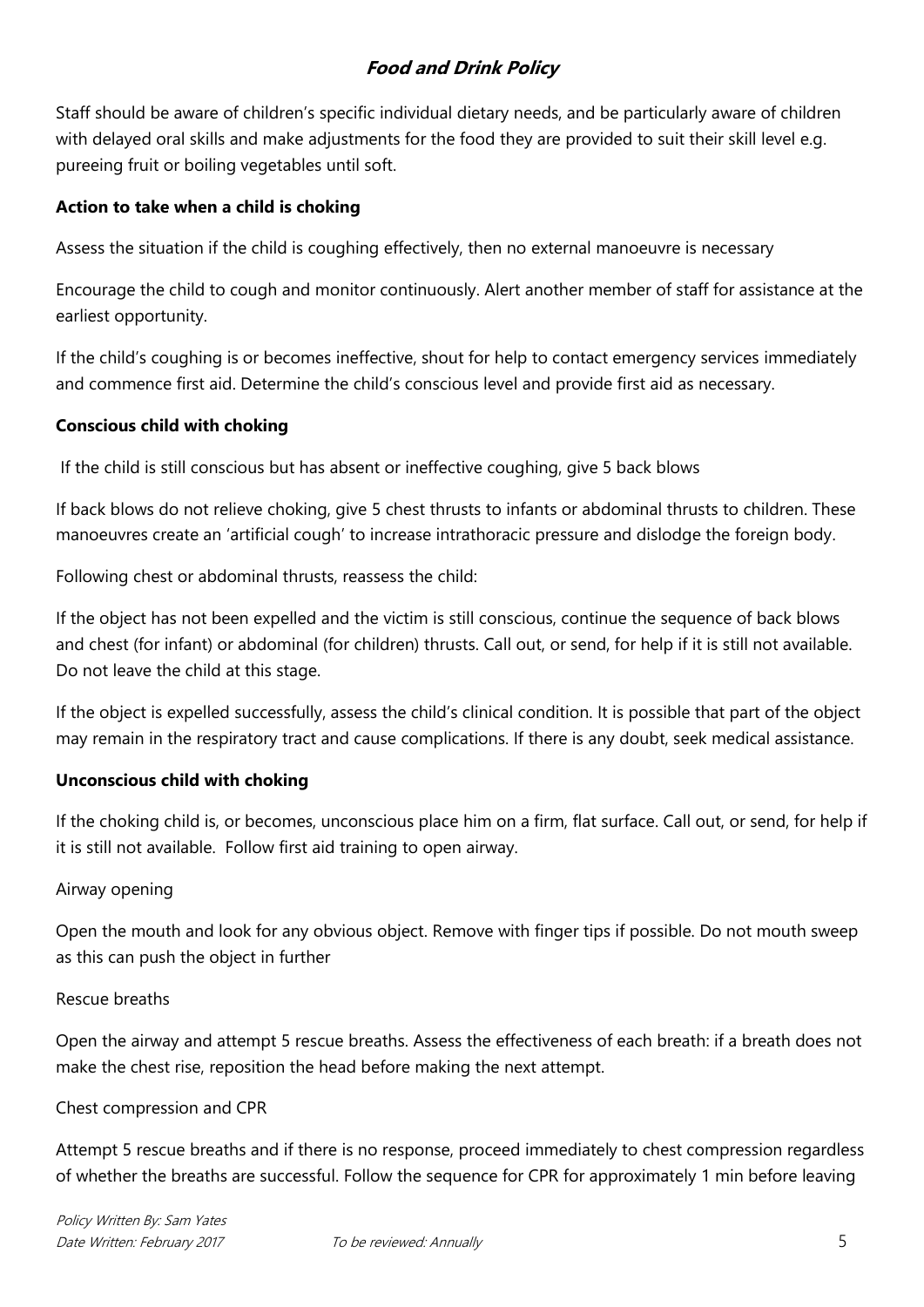the child to call emergency services (if this has not already been done by someone else). When the airway is opened for attempted delivery of rescue breaths, look to see if the foreign body can be seen in the mouth. If an object is seen, attempt to remove it with finger tips if it easy to do so and does not risk pushing the object further down. If it appears that the obstruction has been relieved, open and check the airway as above. Deliver rescue breaths if the child is not breathing and then assess for signs of life. If there are none, commence chest compressions and perform CPR. If the child regains consciousness and is breathing effectively, place him in a recovery position and monitor breathing and conscious level whilst awaiting the arrival of the emergency service.

#### **Fussy Eating**

Playdays Preschool recognises that children of a young age have a wide range of eating habits and a large percentage of children under 5 years of age are susceptible to periods of 'fussy eating'. We recognise that the refusal to eat certain foods increases as the child becomes more aware of food and is a normal part of development. We also recognise refusal of foods can affect others around the child e.g. siblings, parents, peers and can be distressing for parents who may sometimes think refusal of food can be a sign of food intolerance or allergy. We recognise that sometimes parent anxieties around food can influence the child's behaviour.

We recognise that Playdays staff have a role to play in encouraging good habits, and help children in overcoming food aversions and develop a relaxed approach to mealtimes, as well as support parents and reassure them.

Most children have good and bad days when it comes to food, but the way the bad days are handled can have a huge impact on whether the good days become the norm, or the bad. Successful handling of the bad days includes a number of skills which practitioners should follow and guide parents on developing. The following factors should be considered:

#### **When a child has had enough**

Recognising when a child has simply had enough to eat is key. We recognise that children may tell us they have had enough verbally or non-verbally. Toddlers are saying they do not want any more food when they:

- say no
- keep their mouth shut when food is offered
- turn their head away from food
- push away the spoon, bowl or plate
- hold food in their mouth and refuse to swallow
- repeatedly spit food out
- cry, shout or scream
- gag or retch.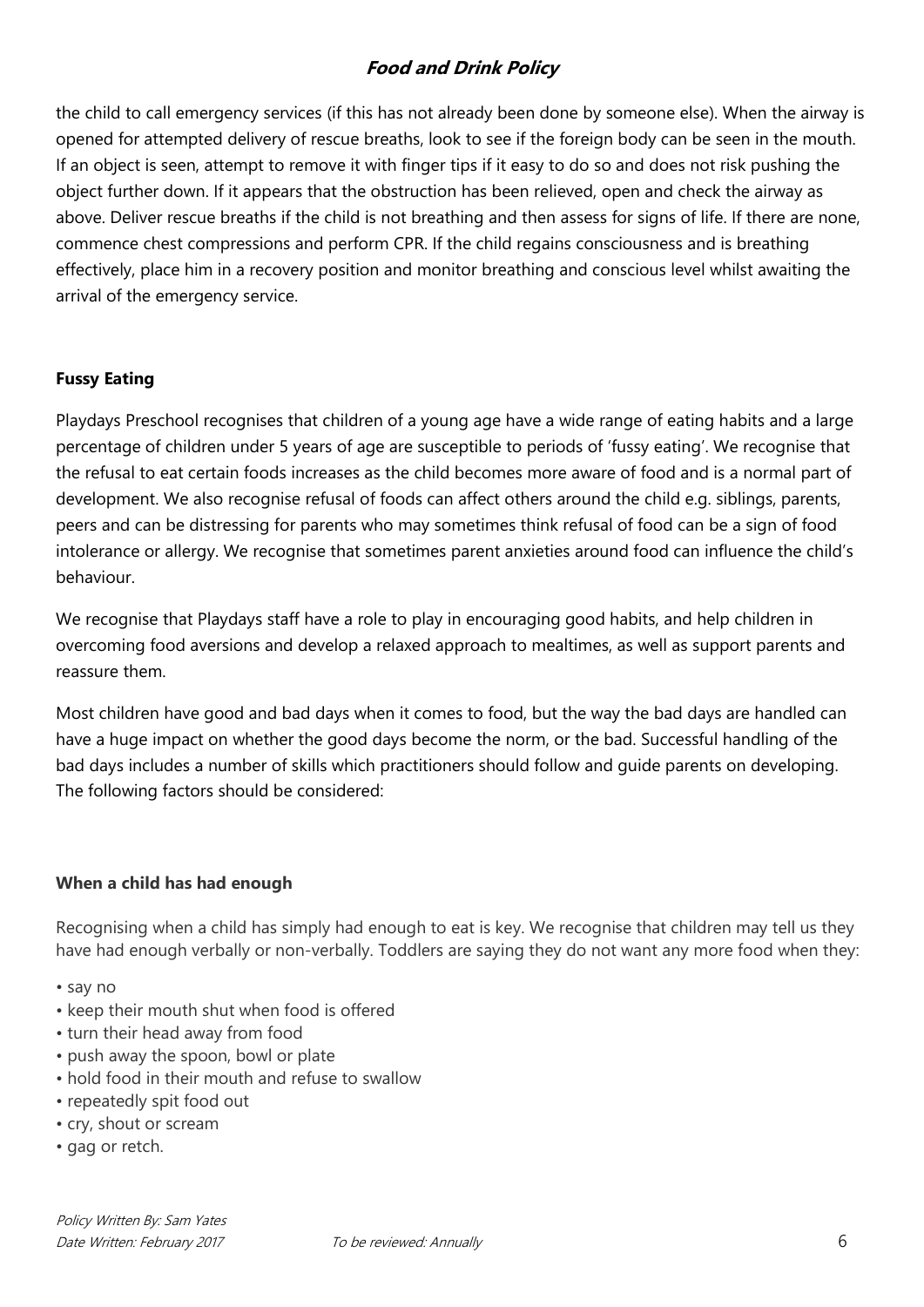A child may have had enough if the portion of food they are being expected to eat is too big, or if they are still being spoon-fed when they should be moving on to feeding themselves. On induction information, should be sought on how the child eats at home and offers opportunities to reassure parents that the child is eating enough and growing well. Parents will be advised that we encourage children to be as independent as possible and work with parents to ensure that children can eat independently with minimal adult help at the earliest opportunity.

#### **Drinking too much**

Playdays recognises that sometimes young children may have a poor appetite because they are consuming too many calories from drinks. Following guidance, we recommend roughly six to eight drinks a day is usually enough: a drink of around 120mls should be offered with every meal and snack, in a cup or lidded beaker (not a baby bottle). When children come to preschool we support parents in switching to beakers at the earliest opportunity. Baby bottles should be phased out by 12 months.

We recognise that is easy for young children to consume too much milk and that reducing milk consumption is easier from a cup then from a baby bottle. We advise parents to remove daytime bottles, especially during preschool sessions and that they should gradually be replaced with food and a cup of milk or water. We recognise that for parents, evening and betimes bottles are harder to remove. Staff will advise and support parents during this transition time to improve their child's appetite. Staff will advise a gradual reduction in reducing the volume of milk given, and diluting it with water until their appetite improves during the day and then phasing out the nighttime bottle altogether.

Playdays recognises research that shows that too much fluid from sweet drinks like fruit juice, squash and fizzy drinks can also suppress appetite. At Playdays we offer milk or water during snack times and water throughout the day. On occasion, we may offer diluted fruit juice at a ratio of 1 part juice to 10 parts water. Parents are welcome to supply drinks fresh each day in a sports beaker. When advising parents on fussy eating staff should be aware of the volume of fluid being consumed and advise parents appropriately.

#### **Self-Feeding**

Playdays recognises that children are normally self-feeding by the age of 2 years, whether that's using their hands or a spoon and fork. We recognise the importance of self-feeding in developing hand eye coordination, and well as developing muscles for speech.

We recognise that this can be an anxious stage for parents especially in regards to choking or the child is failing to eat enough, and that this can be a messy process. Staff will work with parents to help them understand the developmental process and importance of self-feeding and where a child is not selffeeding, to let them start with one meal a day. At preschool where children are able they will be transitioned by staff to ensure they can self-feed at an appropriate stage.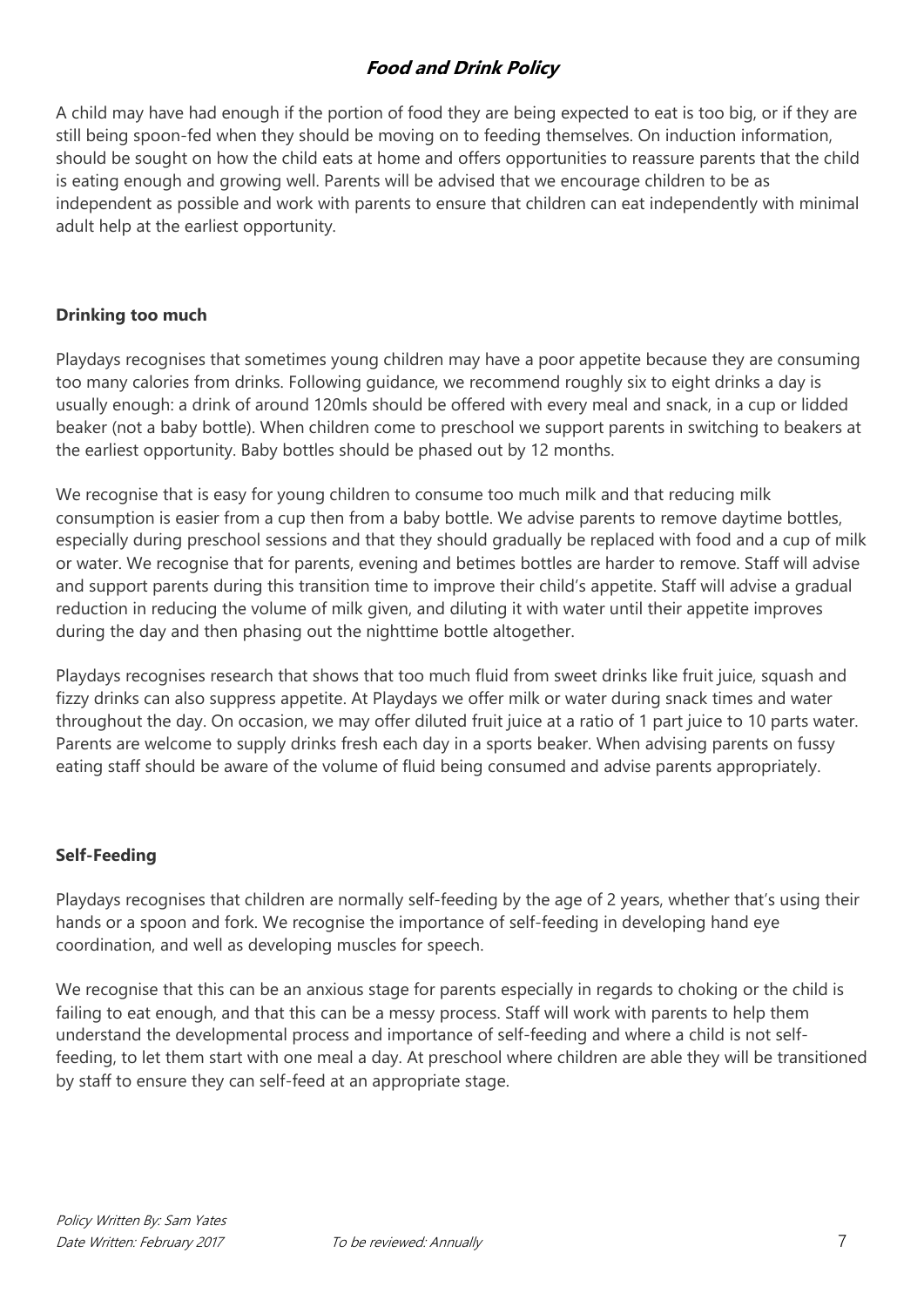#### **Force feeding and rewards**

Parental or staff anxiety over mealtimes can result in some children being force-fed or rewarded for eating food they didn't want. This can exacerbate the problem of fussy eating and cause fear around mealtimes for young children. Other adults may bribe and plead, and mealtimes can go on for far too long. Most toddlers eat what they want in around 20 minutes, so meals that go on longer are unlikely to result in more food being consumed.

At Playdays we recognise that young children need to be given control over their mealtimes and their intake, and must be allowed to handle food and sometimes make a mess. We recognise they are often happier with finger foods, and may want just a little help with runny foods.

We acknowledge that there can, of course, be more serious underlying problems causing a poor appetite in young children. The most common is constipation, which can be a result of not drinking enough. Staff will check children are having six to eight 120ml drinks per day and advise parents to seek medical advice where there are concerns about fluid intake or constipation. Constipation needs to be relieved before trying to change eating behaviours.

In a minority of children, problems with fussy eating can persist and affect growth and development. Staff will always advise that if this is becoming apparent then medical advice should be sought from the child's GP or Health Visitor.

#### **Legal Framework**

Regulation (EC) 852/2004 of the European Parliament and of the Council on the Hygiene of Foodstuffs.

#### **Further Guidance**

Safer Food Better Business